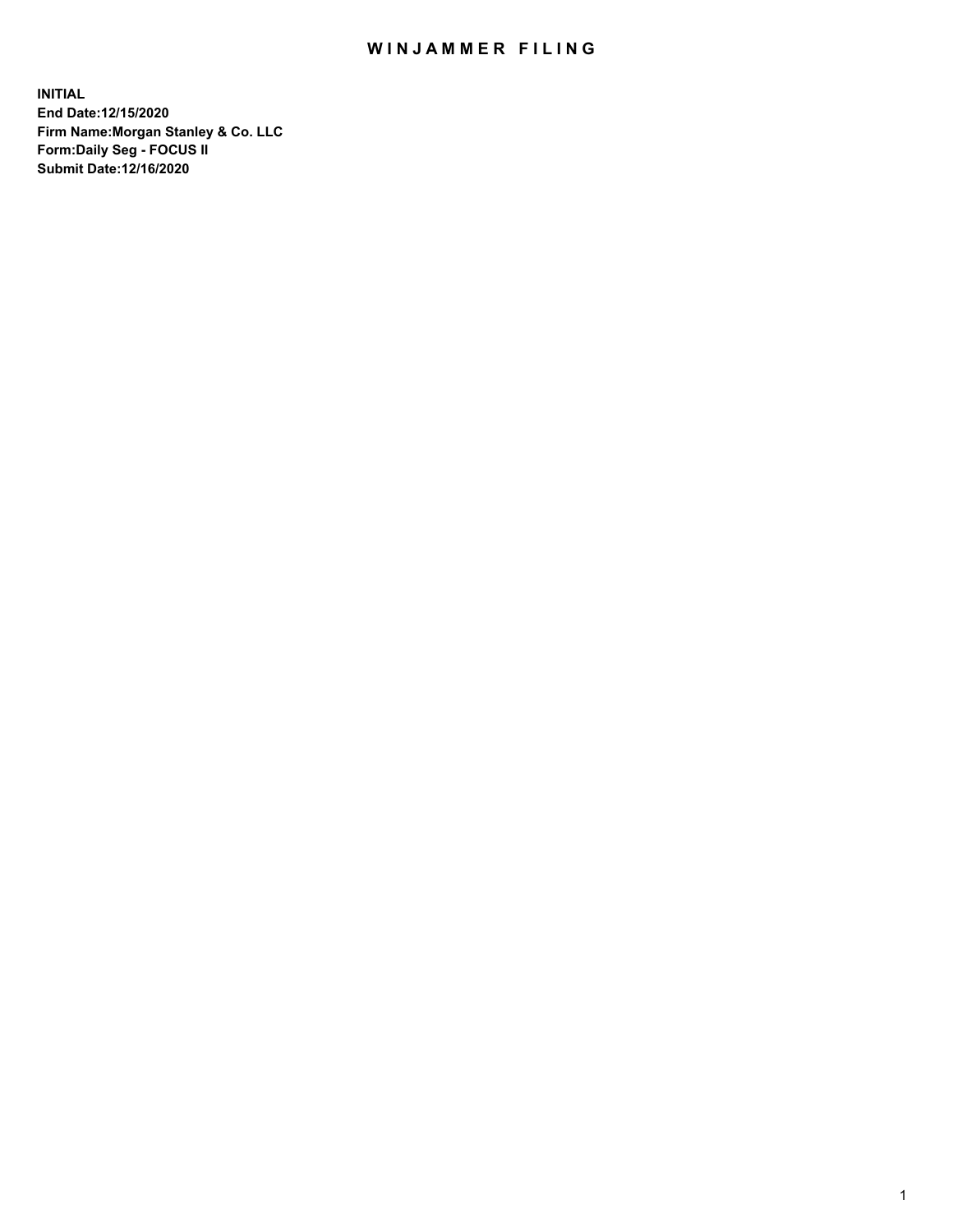**INITIAL End Date:12/15/2020 Firm Name:Morgan Stanley & Co. LLC Form:Daily Seg - FOCUS II Submit Date:12/16/2020 Daily Segregation - Cover Page**

| Name of Company                                                                                                                                                                                                                                                                                                                | Morgan Stanley & Co. LLC                                |
|--------------------------------------------------------------------------------------------------------------------------------------------------------------------------------------------------------------------------------------------------------------------------------------------------------------------------------|---------------------------------------------------------|
| <b>Contact Name</b>                                                                                                                                                                                                                                                                                                            | <b>Ikram Shah</b>                                       |
| <b>Contact Phone Number</b>                                                                                                                                                                                                                                                                                                    | 212-276-0963                                            |
| <b>Contact Email Address</b>                                                                                                                                                                                                                                                                                                   | Ikram.shah@morganstanley.com                            |
| FCM's Customer Segregated Funds Residual Interest Target (choose one):<br>a. Minimum dollar amount: ; or<br>b. Minimum percentage of customer segregated funds required:% ; or<br>c. Dollar amount range between: and; or<br>d. Percentage range of customer segregated funds required between:% and%.                         | 235,000,000<br><u>0</u><br><u>00</u><br><u>00</u>       |
| FCM's Customer Secured Amount Funds Residual Interest Target (choose one):<br>a. Minimum dollar amount: ; or<br>b. Minimum percentage of customer secured funds required:%; or<br>c. Dollar amount range between: and; or<br>d. Percentage range of customer secured funds required between:% and%.                            | 140,000,000<br><u>0</u><br><u>0 0</u><br>0 <sub>0</sub> |
| FCM's Cleared Swaps Customer Collateral Residual Interest Target (choose one):<br>a. Minimum dollar amount: ; or<br>b. Minimum percentage of cleared swaps customer collateral required:% ; or<br>c. Dollar amount range between: and; or<br>d. Percentage range of cleared swaps customer collateral required between:% and%. | 92,000,000<br><u>0</u><br><u>00</u><br>00               |

Attach supporting documents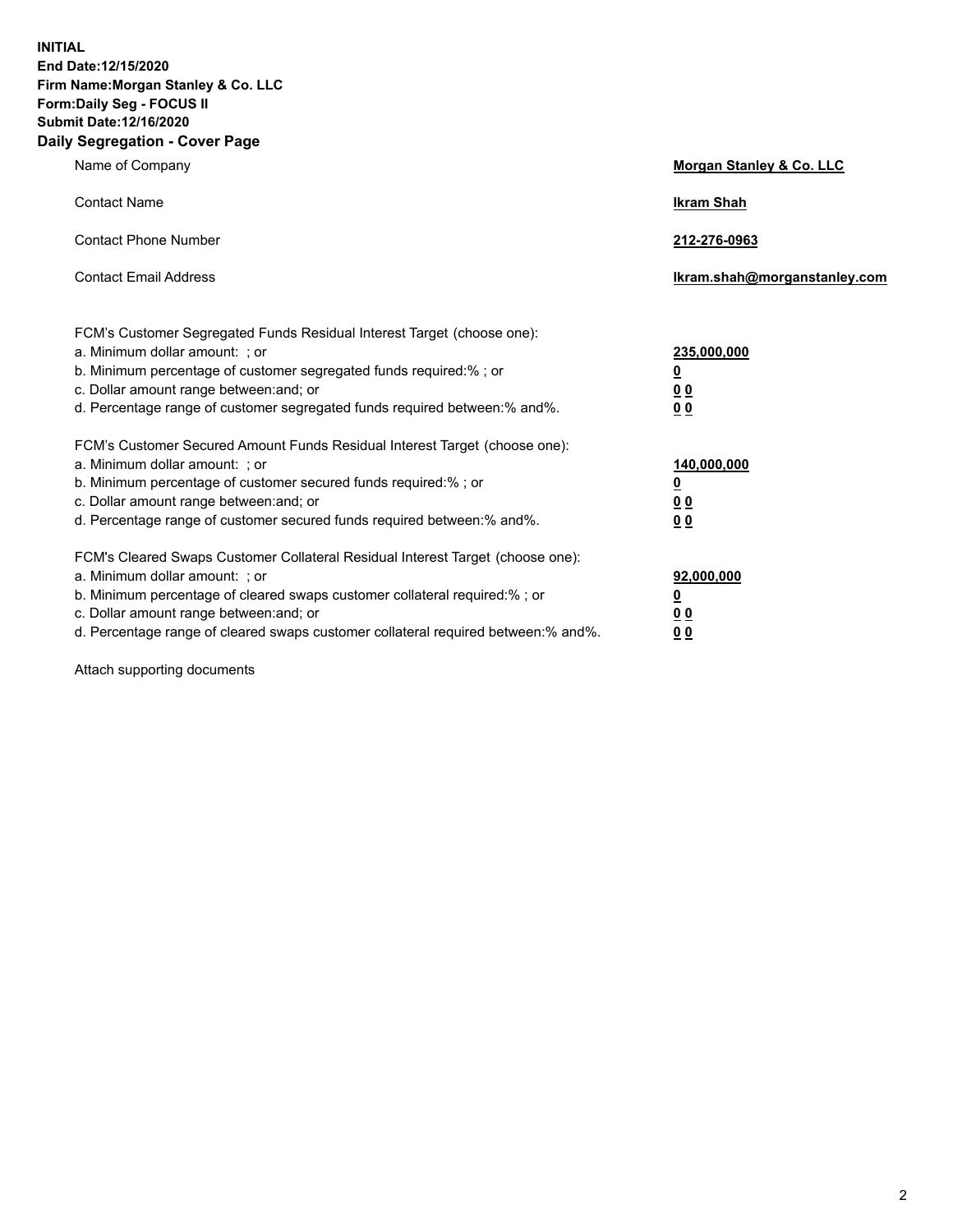## **INITIAL End Date:12/15/2020 Firm Name:Morgan Stanley & Co. LLC Form:Daily Seg - FOCUS II Submit Date:12/16/2020**

## **Daily Segregation - Secured Amounts**

|    | Foreign Futures and Foreign Options Secured Amounts                                                        |                                   |
|----|------------------------------------------------------------------------------------------------------------|-----------------------------------|
|    | Amount required to be set aside pursuant to law, rule or regulation of a foreign                           | $0$ [7305]                        |
|    | government or a rule of a self-regulatory organization authorized thereunder                               |                                   |
| 1. | Net ledger balance - Foreign Futures and Foreign Option Trading - All Customers                            |                                   |
|    | A. Cash                                                                                                    | 4,498,683,641 [7315]              |
|    | B. Securities (at market)                                                                                  | 2,462,708,999 [7317]              |
| 2. | Net unrealized profit (loss) in open futures contracts traded on a foreign board of trade                  | 666,842,357 [7325]                |
| 3. | Exchange traded options                                                                                    |                                   |
|    | a. Market value of open option contracts purchased on a foreign board of trade                             | 23,406,546 [7335]                 |
|    | b. Market value of open contracts granted (sold) on a foreign board of trade                               | -23,215,504 [7337]                |
| 4. | Net equity (deficit) (add lines 1. 2. and 3.)                                                              | 7,628,426,039 [7345]              |
| 5. | Account liquidating to a deficit and account with a debit balances - gross amount                          | 18,421,547 [7351]                 |
|    | Less: amount offset by customer owned securities                                                           | -18,082,847 [7352] 338,700 [7354] |
| 6. | Amount required to be set aside as the secured amount - Net Liquidating Equity                             | 7,628,764,739 [7355]              |
|    | Method (add lines 4 and 5)                                                                                 |                                   |
| 7. | Greater of amount required to be set aside pursuant to foreign jurisdiction (above) or line<br>6.          | 7,628,764,739 [7360]              |
|    | FUNDS DEPOSITED IN SEPARATE REGULATION 30.7 ACCOUNTS                                                       |                                   |
| 1. | Cash in banks                                                                                              |                                   |
|    | A. Banks located in the United States                                                                      | 551,333,243 [7500]                |
|    | B. Other banks qualified under Regulation 30.7                                                             | 622,330,296 [7520] 1,173,663,539  |
|    |                                                                                                            | [7530]                            |
| 2. | <b>Securities</b>                                                                                          |                                   |
|    | A. In safekeeping with banks located in the United States                                                  | 269,184,208 [7540]                |
|    | B. In safekeeping with other banks qualified under Regulation 30.7                                         | 23,355,907 [7560] 292,540,115     |
| 3. |                                                                                                            | [7570]                            |
|    | Equities with registered futures commission merchants                                                      |                                   |
|    | A. Cash                                                                                                    | 22,031,311 [7580]                 |
|    | <b>B.</b> Securities                                                                                       | $0$ [7590]                        |
|    | C. Unrealized gain (loss) on open futures contracts                                                        | 431,096 [7600]                    |
|    | D. Value of long option contracts                                                                          | $0$ [7610]                        |
|    | E. Value of short option contracts                                                                         | 0 [7615] 22,462,407 [7620]        |
| 4. | Amounts held by clearing organizations of foreign boards of trade                                          |                                   |
|    | A. Cash                                                                                                    | $0$ [7640]                        |
|    | <b>B.</b> Securities                                                                                       | $0$ [7650]                        |
|    | C. Amount due to (from) clearing organization - daily variation                                            | $0$ [7660]                        |
|    | D. Value of long option contracts                                                                          | $0$ [7670]                        |
| 5. | E. Value of short option contracts                                                                         | 0 [7675] 0 [7680]                 |
|    | Amounts held by members of foreign boards of trade                                                         |                                   |
|    | A. Cash                                                                                                    | 3,523,202,124 [7700]              |
|    | <b>B.</b> Securities                                                                                       | 2,170,168,884 [7710]              |
|    | C. Unrealized gain (loss) on open futures contracts                                                        | 666,411,261 [7720]                |
|    | D. Value of long option contracts                                                                          | 23,406,546 [7730]                 |
|    | E. Value of short option contracts                                                                         | -23,215,504 [7735] 6,359,973,311  |
|    |                                                                                                            | [7740]                            |
| 6. | Amounts with other depositories designated by a foreign board of trade                                     | $0$ [7760]                        |
| 7. | Segregated funds on hand                                                                                   | $0$ [7765]                        |
| 8. | Total funds in separate section 30.7 accounts                                                              | 7,848,639,372 [7770]              |
| 9. | Excess (deficiency) Set Aside for Secured Amount (subtract line 7 Secured Statement<br>Page 1 from Line 8) | 219,874,633 [7380]                |

- 10. Management Target Amount for Excess funds in separate section 30.7 accounts **140,000,000** [7780]
- 11. Excess (deficiency) funds in separate 30.7 accounts over (under) Management Target **79,874,633** [7785]

3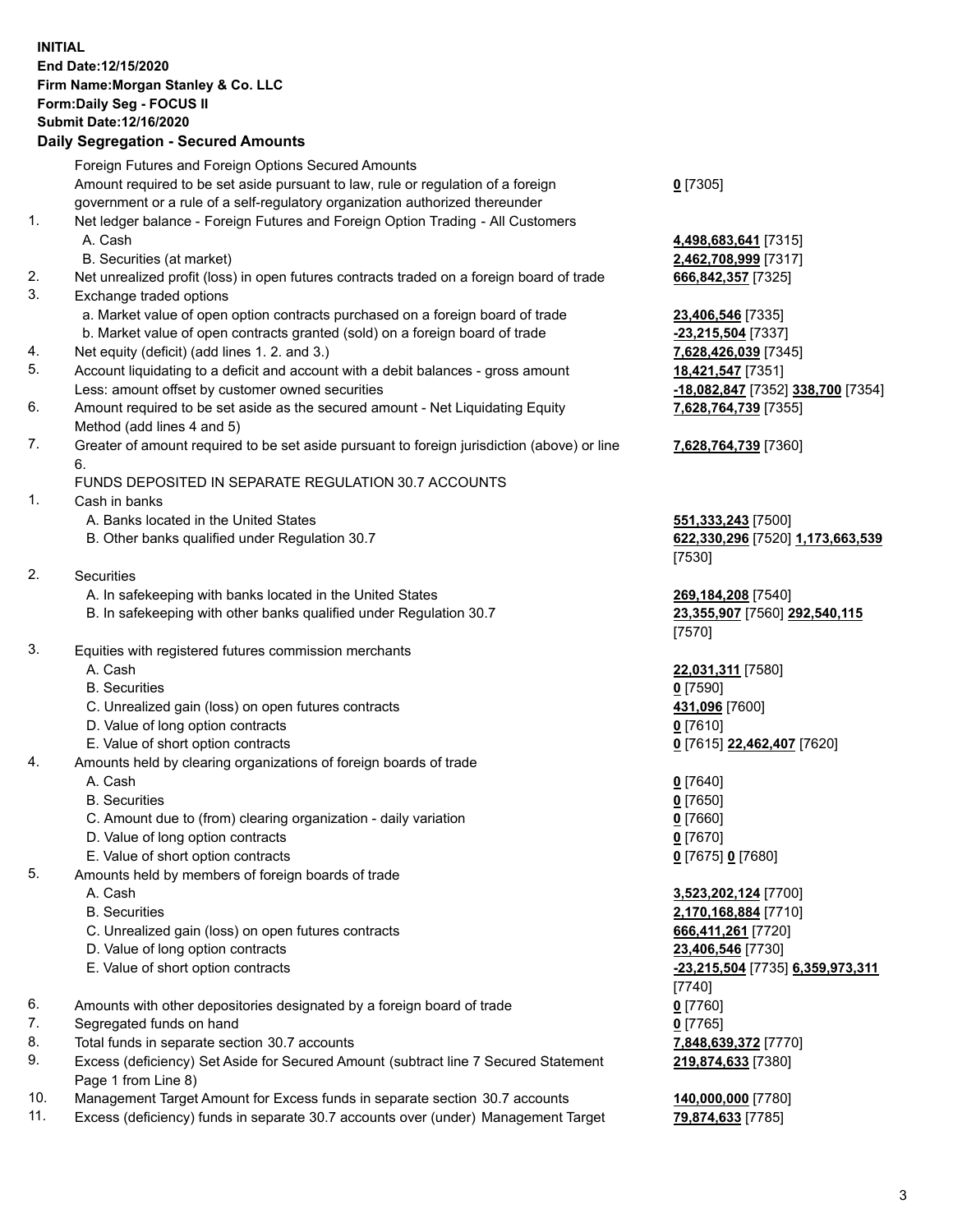|     | <b>INITIAL</b><br>End Date:12/15/2020<br>Firm Name: Morgan Stanley & Co. LLC<br>Form: Daily Seg - FOCUS II<br>Submit Date: 12/16/2020 |                                    |
|-----|---------------------------------------------------------------------------------------------------------------------------------------|------------------------------------|
|     | Daily Segregation - Segregation Statement                                                                                             |                                    |
|     | SEGREGATION REQUIREMENTS(Section 4d(2) of the CEAct)                                                                                  |                                    |
| 1.  | Net ledger balance                                                                                                                    |                                    |
|     | A. Cash                                                                                                                               | 16,085,779,829 [7010]              |
|     | B. Securities (at market)                                                                                                             | 8,123,009,399 [7020]               |
| 2.  | Net unrealized profit (loss) in open futures contracts traded on a contract market                                                    | 811,497,838 [7030]                 |
| 3.  | Exchange traded options                                                                                                               |                                    |
|     | A. Add market value of open option contracts purchased on a contract market                                                           | 460,674,833 [7032]                 |
|     | B. Deduct market value of open option contracts granted (sold) on a contract market                                                   | -373,757,689 [7033]                |
| 4.  | Net equity (deficit) (add lines 1, 2 and 3)                                                                                           | 25,107,204,210 [7040]              |
| 5.  | Accounts liquidating to a deficit and accounts with                                                                                   |                                    |
|     | debit balances - gross amount                                                                                                         | 368,577,202 [7045]                 |
|     | Less: amount offset by customer securities                                                                                            | -368,104,004 [7047] 473,198 [7050] |
| 6.  | Amount required to be segregated (add lines 4 and 5)                                                                                  | 25,107,677,408 [7060]              |
|     | FUNDS IN SEGREGATED ACCOUNTS                                                                                                          |                                    |
| 7.  | Deposited in segregated funds bank accounts                                                                                           |                                    |
|     | A. Cash                                                                                                                               | 4,031,845,689 [7070]               |
|     | B. Securities representing investments of customers' funds (at market)                                                                | $0$ [7080]                         |
|     | C. Securities held for particular customers or option customers in lieu of cash (at                                                   | 1,082,967,901 [7090]               |
|     | market)                                                                                                                               |                                    |
| 8.  | Margins on deposit with derivatives clearing organizations of contract markets                                                        |                                    |
|     | A. Cash                                                                                                                               | 13,053,846,309 [7100]              |
|     | B. Securities representing investments of customers' funds (at market)                                                                | $0$ [7110]                         |
|     | C. Securities held for particular customers or option customers in lieu of cash (at<br>market)                                        | 7,040,041,498 [7120]               |
| 9.  | Net settlement from (to) derivatives clearing organizations of contract markets                                                       | 189,861,173 [7130]                 |
| 10. | Exchange traded options                                                                                                               |                                    |
|     | A. Value of open long option contracts                                                                                                | 460,674,833 [7132]                 |
|     | B. Value of open short option contracts                                                                                               | -373,757,689 [7133]                |
| 11. | Net equities with other FCMs                                                                                                          |                                    |
|     | A. Net liquidating equity                                                                                                             | 9,961,891 [7140]                   |
|     | B. Securities representing investments of customers' funds (at market)                                                                | $0$ [7160]                         |
|     | C. Securities held for particular customers or option customers in lieu of cash (at                                                   | $0$ [7170]                         |
|     | market)                                                                                                                               |                                    |
| 12. | Segregated funds on hand                                                                                                              | $0$ [7150]                         |
| 13. | Total amount in segregation (add lines 7 through 12)                                                                                  | 25,495,441,605 [7180]              |
| 14. | Excess (deficiency) funds in segregation (subtract line 6 from line 13)                                                               | 387,764,197 [7190]                 |
| 15. | Management Target Amount for Excess funds in segregation                                                                              | 235,000,000 [7194]                 |
| 16. | Excess (deficiency) funds in segregation over (under) Management Target Amount                                                        | 152,764,197 [7198]                 |

Excess